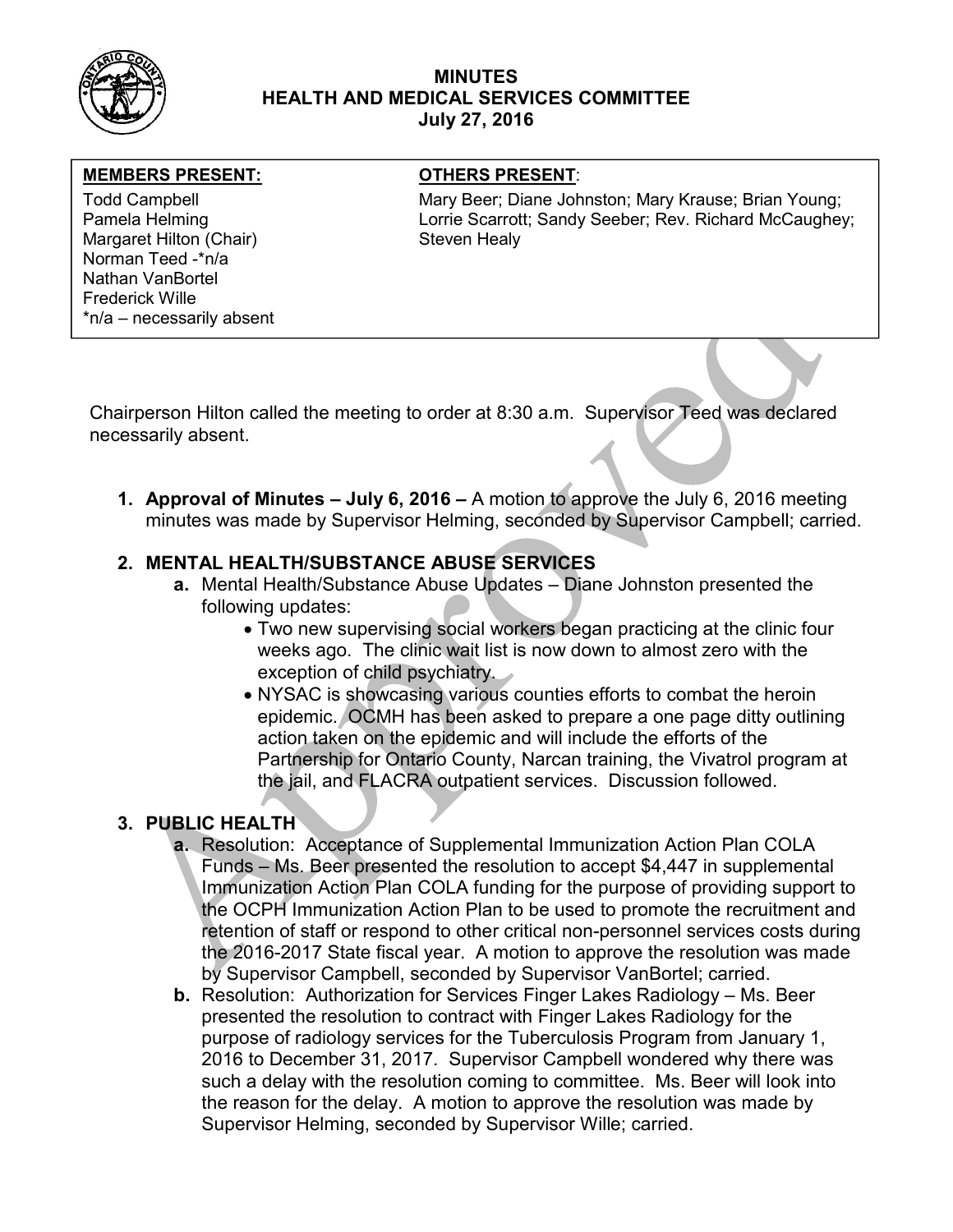- c. Resolution: Approval to Contract with Jack Venesky, CPA for Professional Accounting and Consulting Services - Ms. Beer presented the resolution to contract with Jack Venesky, CPA to prepare and audit the 2015 Ambulatory Health Care Facility (AHCF) Cost Report and to provide additional consulting services as outlined in Schedule A of the proposed professional services contract. A motion to approve the contract was made by Supervisor Helming, seconded by Supervisor VanBortel; carried.
- d. Early Intervention Updates Ms. Beer presented the following updates:
	- Happiness House has decided to end ongoing service coordination for Early Intervention. They will continue to serve current clients but will not take on any new cases. Happiness House has been providing more than 50% of Ontario County's Early Intervention ongoing service coordination. OCPH is working with the state, exploring options as no other organizations in the county have the capacity to take on this case load. In the event that a contractor can't be found part time staff may need to be hired. The state is meeting today looking for solutions. Discussion followed.
	- Geneva Reads a grassroots organization focused on increasing literacy by reading to children, is donating 800 books to the Early Intervention program for children in Geneva. This outreach is supported by a William Smith College sorority. The books contain positive messages and will be distributed by the Early Intervention program staff and contractors. Supervisor VanBortel recommended reaching out to Elisabeth Mosher of Budding Readers, an organization that has a similar program serving the entire county. Discussion followed.
- e. Public Health Updates Ms. Beer presented the following updates:
	- Public Health Educator Promoted from within. The Maternal Child Health/Communicable Disease Nurse, who is working on her MPH, has been promoted to Public Health Educator. The recruitment process will begin soon to backfill her position.
	- LHSCA Plan of Correction The original plan was rejected. After consulting with the County Attorney's office Public Health will keep a copy of staff's pre-employment physical in a separate locked file and is now in compliance.
	- Consolidated Review is scheduled for the last week of September. Counties working on Accreditation have been flying through this review according to the state reviewer.
	- Community Health Assessment The top four health concerns for the prevention agenda are hypertension, substance abuse, mental health, and obesity. Two of these will become the priorities of focus. There will be collaboration with Mental Health as substance abuse and mental health are important to stakeholders and are definitely a public health issues as well.
	- Public Health concerns from the committee Ms. Beer inquired whether any committee members have any public health concerns. Supervisor VanBortel shared that there is still no algae on Honeoye Lake, but he